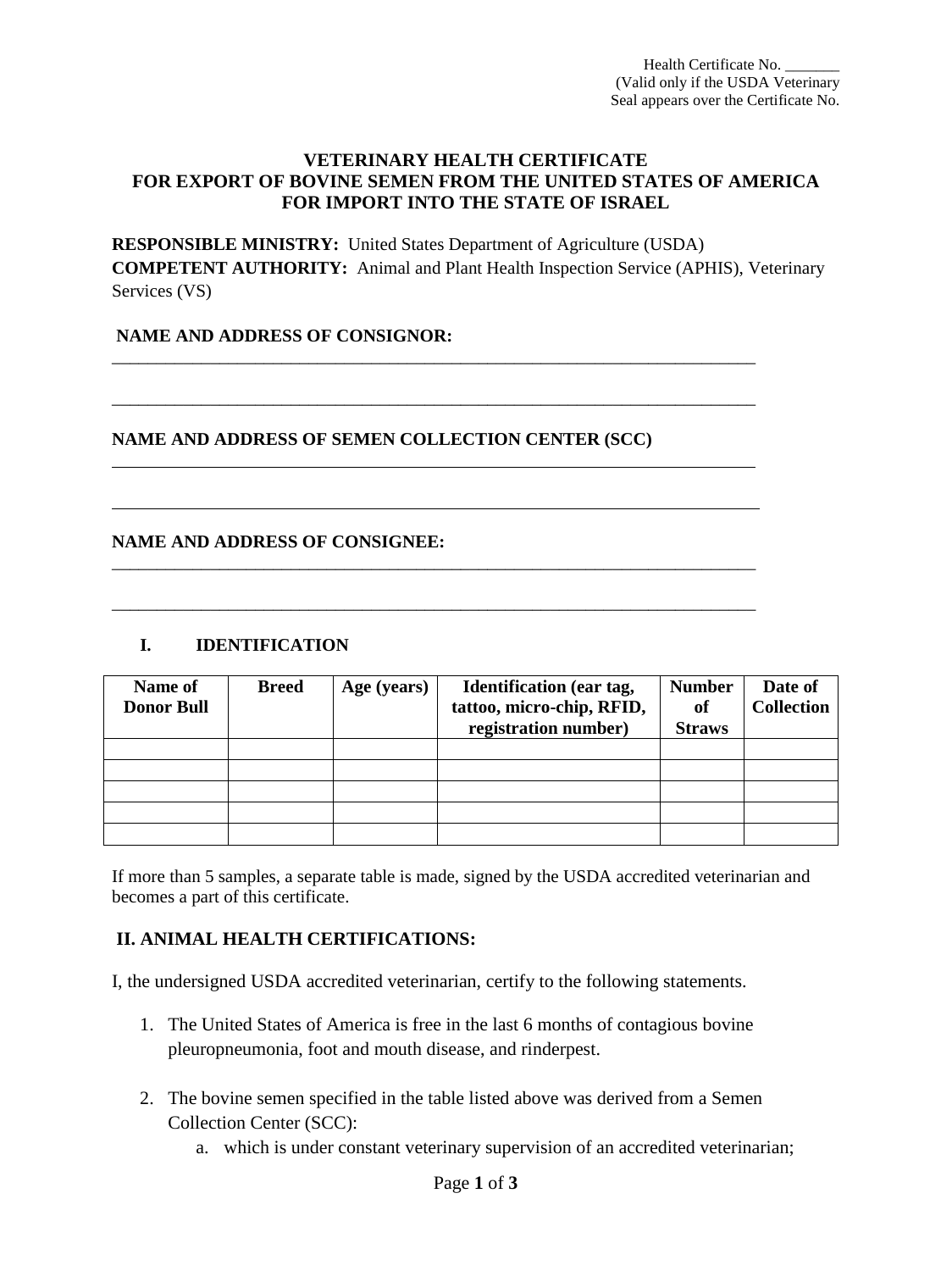- b. which is an independent facility not holding any female bovines;
- c. which is situated in an area of 50km (31 miles) radius centered on it, where no case of epizootic haemorrhagic disease of deer (EHD) or vesicular stomatitis was diagnosed within 5 months prior to the collection of semen for export;
- 3. The herds of origin:
	- a. are free from any movement or quarantine restrictions;
	- b. are officially free of tuberculosis and brucellosis for the 12 months prior to export;
	- c. have been free of evidence of trichomoniasis, campylobacteriosis, infectious bovine rhinotracheitis/infectious pustular vulvovaginitis (IBR/IPV), bovine viral diarrhea/mucosal disease (BVD/MD), leptospirosis, paratuberculosis (Johne's disease) or enzootic bovine leucosis for the 12 months prior to export.
- 4. Each donor bull for the semen described above:
	- a. was inspected on the date of entry into the SCC and the date of semen collection, and found to be free of clinical signs of diseases transmissible in semen;
	- b. was not used for natural service for a minimum of fourteen (14) days prior to collection, or during the entire period of collection;
	- c. has undergone a period of thirty (30) days isolation prior to entry into the SCC;
	- d. will be subjected to the following tests, prior to the 30 day isolation period: (tests will be performed not less than one month prior to collection or greater than six months after collection)
		- i. test negative to caudal fold tuberculin test carried out by an accredited veterinarian
		- ii. test negative for brucellosis (buffered brucella antigen test\* or  $C.F.*$  test)
		- iii. test negative to paratuberculosis (ELISA $*$  or C.F. $*$ );
	- e. has been free of Trichomonas fetus and Campylobacter fetus, based upon qualification of entry of each bull into the SCC and later, at a 6-month interval, to routine tests;

f. was kept in an IBR/IPV free herd at the time of the semen collection\* OR was subjected to a diagnostic test for IBR/IPV on a blood sample taken at least 21 days after collection of the semen, with negative results\* OR

had an aliquot of semen of each collection subjected to a virus isolation test\*;

- g. was free from BVD virus, based upon qualification of entry of each bull into the SCC to routine tests;
- h. was kept in a Bluetongue (BT) and EHD free country or zone (*specify zone*) for at least 90 days before commencement of, and during, collection of the semen\* OR was either subjected to a serological test to detect antibody to the BT group with negative results at least every 60 days throughout the collection period and